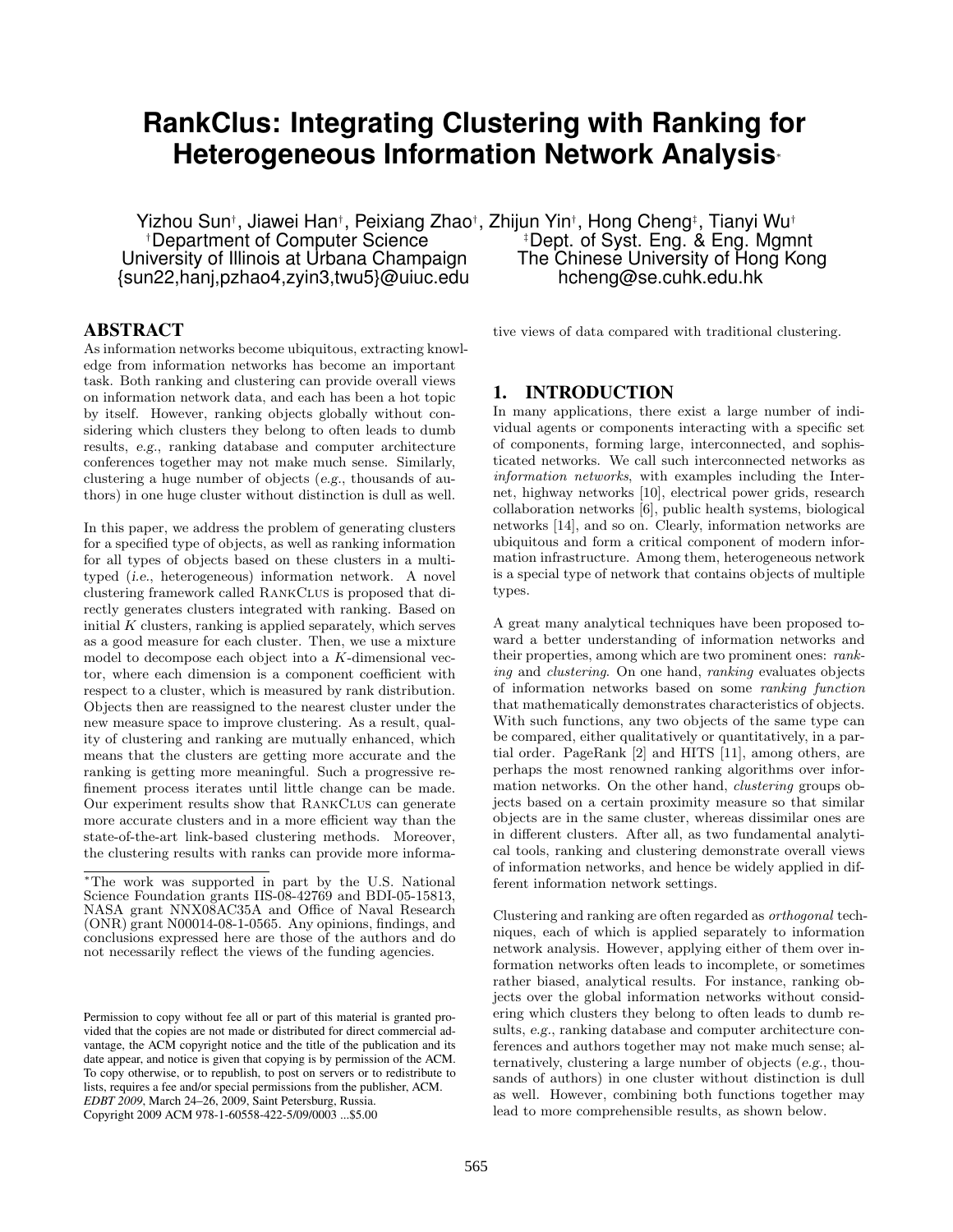Example 1.1 (Ranking without clustering) Consider a set of conferences from two areas of (1) DB/DM (i.e., Database and Data Mining) and HW/CA (i.e., Hardware and Computer Architecture), each having 10 conferences, as shown in Table 1. Then we choose 100 authors in each area from DBLP [4]. With the ranking function specified in Sec. 4.2, our ranking-only algorithm gives top-10 ranked results (Table 2). Clearly, the results are rather dumb (because of the mixture of the areas) and are biased towards (i.e., ranked higher for) the HW/CA area. What is more, such dull or biased ranking result is caused not by the specific ranking function we chose, but by the inherent incomparability between the two areas.

Table 1: A set of conferences from two research ar-

| eas |                                                               |
|-----|---------------------------------------------------------------|
|     |                                                               |
|     | DB/DM {SIGMOD, VLDB, PODS, ICDE, ICDE, ICDT, KDD, ICDM, CIKM, |
|     | PAKDD, PKDD}                                                  |
|     | HW/CA {ASPLOS, ISCA, DAC, MICRO, ICCAD, HPCA, ISLPED, CODES,  |
|     |                                                               |
|     | DATE VTS }                                                    |

Table 2: Top-10 ranked conferences and authors in the mixed conference set

|   |               | Kank | Authors                            |
|---|---------------|------|------------------------------------|
|   | DAC           |      | Alberto L. Sangiovanni-Vincentelli |
|   | <b>ICCAD</b>  | 2    | Robert K. Brayton                  |
| 3 | <b>DATE</b>   | 3    | Massoud Pedram                     |
|   | <b>ISLPED</b> | 4    | Miodrag Potkonjak                  |
| 5 | <b>VTS</b>    | 5    | Andrew B. Kahng                    |
|   | <b>CODES</b>  |      | Kwang-Ting Cheng                   |
|   | <b>ISCA</b>   |      | Lawrence T. Pileggi                |
|   | VLDB          |      | David Blaauw                       |
|   | <b>SIGMOD</b> | 9    | Jason Cong                         |
|   | ICDE          |      | D. F. Wong                         |

Table 3: Top-10 ranked conferences and authors in DB/DM set

| Rank | Cont.         | Rank | Authors              |
|------|---------------|------|----------------------|
|      | VLDB          |      | H. V. Jagadish       |
| 2    | <b>SIGMOD</b> | 2    | Surajit Chaudhuri    |
| 3    | <b>ICDE</b>   | 3    | Divesh Srivastava    |
|      | <b>PODS</b>   |      | Michael Stonebraker  |
| 5    | KDD           | 5    | Hector Garcia-Molina |
|      | <b>CIKM</b>   |      | Jeffrey F. Naughton  |
|      | <b>ICDM</b>   |      | David J. DeWitt      |
| 8    | <b>PAKDD</b>  |      | Jiawei Han           |
| 9    | <b>ICDT</b>   |      | Rakesh Agrawal       |
|      | PKDD          |      | Raghu Ramakrishnan   |

Example 1.2 (Ranking based on good clusters) Still consider the data set introduced in Ex. 1.1, this time we picked 10 conferences in the DB/DM area and rank them as well as the authors relative to this conference cluster. The ranking results are shown in Table 3.

Ex. 1.2 shows that good cluster indeed enhances ranking results. Moreover, assigning ranks to objects often leads to better understanding of each cluster. Obviously, good clusters promote good ranking, but how to get good clusters? A straightforward way is to first evaluate similarity between objects using a link-based method, such as SimRank [9], and then apply graph clustering methods [15, 12] or the like to generate clusters. However, to evaluate similarity between objects in an arbitrary multi-typed information network is a difficult and time-consuming task. Instead, we propose RankClus that explores rank distribution for each cluster to improve clustering, and the basic idea is as follows. Based on initial  $K$  clusters, ranking is applied separately, which serves as a good measure for each cluster. Then, a mixture model is used to decompose each object into a Kdimensional vector, where each dimension is a component coefficient with respect to a cluster, which is measured by rank distribution. Objects then are reassigned to the nearest cluster under the new measure space. As a result, the quality of clustering is improved. What is more, ranking results can thus be enhanced further by these high quality clusters. In all, instead of combining ranking and clustering in a two stage procedure like facet ranking [3, 18], the quality of clustering and ranking can be mutually enhanced in RANKCLUS.

In this paper, we propose RANKCLUS, a novel framework that smoothly integrates clustering and ranking. Given a user-specified target type, our algorithm directly generates clusters for the target objects from target type as well as rank information for all the objects based on these clusters in the network. Our study shows that RankClus can generate more accurate clusters than the state-of-the-art link-based clustering method in a more effective and comprehensive way. Moreover, the clustering results with ranks can provide more informative views of data. The main contributions of our paper are as follows.

- 1. We propose a general framework in which ranking and clustering are successfully combined to analyze information networks. To our best knowledge, our work is the first to advocate making use of both ranking and clustering simultaneously for comprehensive and meaningful analysis of large information networks.
- 2. We formally study how ranking and clustering can mutually reinforce each other in information network analysis. A novel algorithm called RankClus is proposed and its correctness and effectiveness are verified.
- 3. We perform a thorough experimental study on both synthetic and real datasets in comparison with the state-ofthe-art algorithms, and the experimental results demonstrate the power of RankClus.

The rest of paper is organized as follows. Section 2 is on related work. In Section 3, we define and illustrate several important concepts to be used in subsequent sections. In Section 4, we use the DBLP data as an example of a bitype information network, and define two ranking functions on it. In Section 5, we propose the RankClus algorithm, taking bi-type information network as an example. Section 6 is a systematic experimental analysis on both synthetic and real datasets. We discuss our methodology in Section 7 and conclude our study in Section 8.

# 2. RELATED WORK

In information network analysis, two most important ranking algorithms are PageRank [2] and HITS [11], both of which are successfully applied to the Internet search. PageRank is a link analysis algorithm that assigns a numerical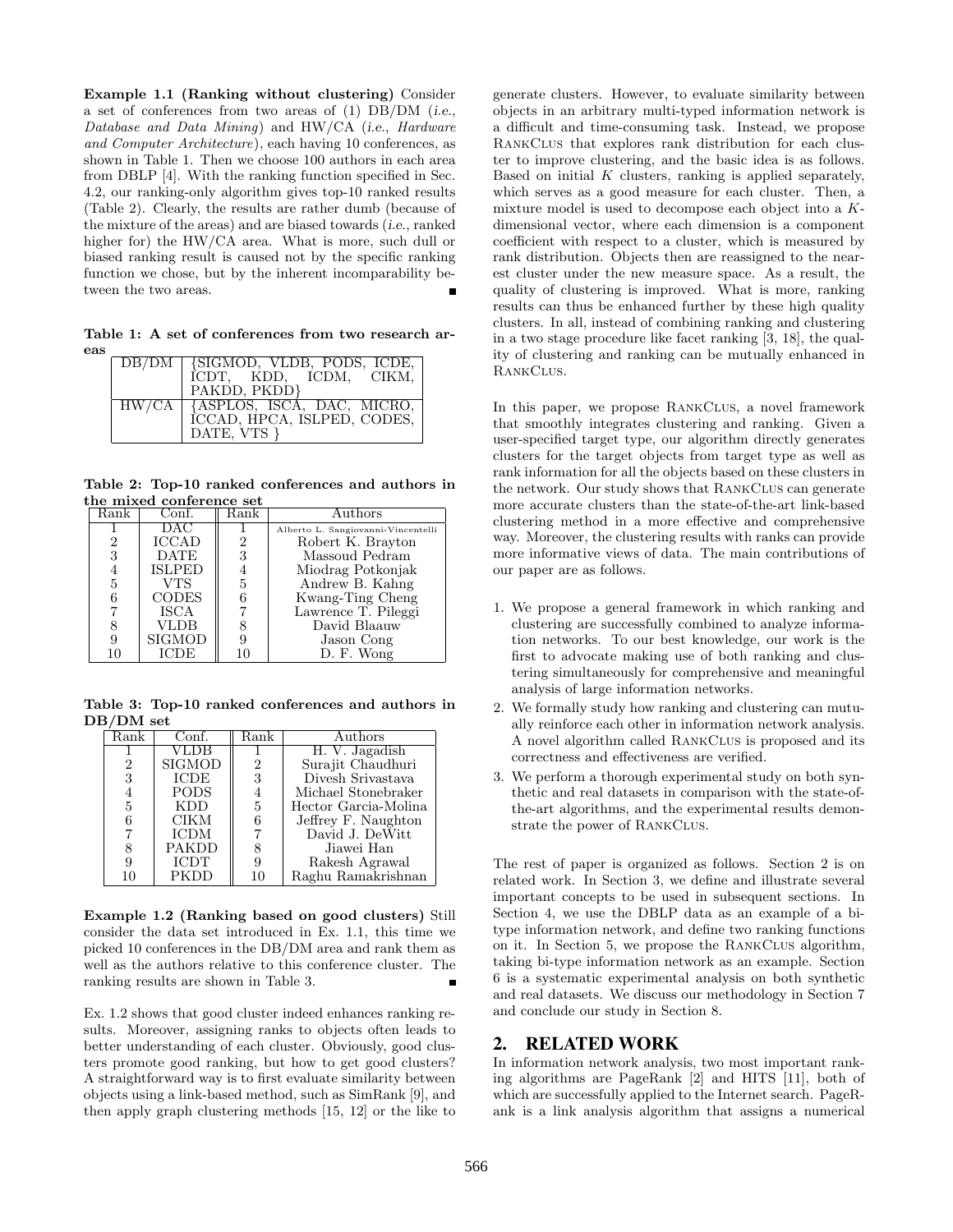weight to each object of the information network, with the purpose of "measuring" its relative importance within the object set. On the other hand, HITS ranks objects based on two scores: authority and hub. Authority estimates the value of the content of the object, whereas hub measures the value of its links to other objects. Both PageRank and HITS are evaluating the static quality of objects in information network, which is similar to the intrinsic meaning of our ranking methods. However, both PageRank and HITS are designed on the network of web pages, which is a directed homogeneous network, and the weight of the edge is binary. PopRank [13] aims at ranking popularity of web objects. They have considered the role difference of different web pages, and thus turn web pages into a heterogeneous network. They trained the propagation factor between different types of objects according to partial ranks given by experts. Different from their setting, we will calculate the rank for each type of objects seperately (i.e., we do not compare ranks of two objects belonging to different types), rather than consider them in a unified framework. J. E. Hirsch [8] proposed h index originally in the area of physics for characterizing the scientific output of a researcher, which is defined as the number of papers with citation number higher or equal to h. Extensions work [16] shows that it also can work well in computer science area. However, h-index will assign an integer value  $h$  to papers, authors, and publication forums, while our work requires that rank sores can be viewed as a rank distribution and thus can serve as a good measure for clustering. What is more, since there are only very limited citation information in DBLP, ranking methods demanding citation cannot work in such kind of data. Instead of proposing a totally new strategy for ranking, we aim at finding empirical rules in the specific area of DBLP data set, and providing ranking function based on these rules, which works well for the specific case. The real novelty lies in our framework is that it tightly integrates ranking and clustering and thus offers informative summary for heterogeneous network such as the DBLP data.

Clustering is another way to summarize information network and discover the underlying structures, which partitions the objects of an information network into subsets (clusters) so that objects in each subset share some common trait. In clustering, proximity between objects is often defined for the purpose of grouping "similar" objects into one cluster, while partitioning dissimilar ones far apart. Spectral graph clustering [15, 12] is state-of-the-art method to do clustering on the homogeneous network. However for heterogeneous network, adjacency matrix of the same type objects are not explicit existing. Therefore, similarity extraction methods such as SimRank [9] should be applied first, which is an iterative PageRank-like method for computing structural similarity between objects. However, the time cost for SimRank is very high, and other methods such as LinkClus [17] have addressed this issue. Without calculating the pairwise similarity between two objects of the same type, RankClus uses conditional ranking as the measure of clusters, and only needs to calculate the distances between each object and the cluster center.

In web search, there exists an idea of facet ranking [18, 3], which clusters the returned results for each query into different categories, to help users to better retrieve the relevant documents. A commercial website that illustrates the idea is "vivisimo.com"  $^1$ . It may seem that facet ranking also integrates ranking with clustering, however, our work is of totally different idea. First, the goal of facet ranking is to help user to better organize the results. The meaning of ranking here is the relevance to the query. RANKCLUS aims at finding higher quality and more informative clusters for target objects with rank information integrated in an information network. Second, facet ranking is a two-stage methodology. In the first stage, relevant results are collected according to the relevance to the query, and then clustering is applied on the collection of returned documents. RankClus integrates ranking and clustering tightly, which are mutually improved during the iterations.

# 3. PROBLEM DEFINITION

Among many information networks, bi-type information network is popular in many applications. For example, conferenceauthor network in bibliographic database, movie-user network in online movie database, and newsgroup-author network in newsgroup database. In this paper, we use bi-type network as an example to illustrate RankClus algorithm. Accordingly, most concepts introduced are based on bi-type information network.

DEFINITION 1. Bi-type Information Network. Given two types of object sets X and Y, where  $X = \{x_1, x_2, \ldots, x_m\},\$ and  $Y = \{y_1, y_2, \ldots, y_n\}$ , graph  $G = \langle V, E \rangle$  is called a bitype information network on types X and Y, if  $V(G) =$  $X \cup Y$  and  $E(G) = \{\langle o_i, o_j \rangle\}$ , where  $o_i, o_j \in X \cup Y$ .

Let  $W_{(m+n)\times(m+n)} = \{w_{o_i o_j}\}\$ be the adjacency matrix of links, where  $w_{o_i o_j}$  equals to the weight of link  $\langle o_i, o_j \rangle$ , which is the observation number of the link, we thus use  $G =$  $\langle \{X \cup Y\}, W \rangle$  to denote this bi-type information network. In the following, we use  $X$  and  $Y$  denoting both the object set and their type name. For convenience, we decompose the link matrix into four blocks:  $W_{XX}$ ,  $W_{XY}$ ,  $W_{YX}$  and  $W_{YY}$ , each denoting a sub-network of objects between types of the subscripts. W thus can be written as:

$$
W = \left(\begin{array}{cc} W_{XX} & W_{XY} \\ W_{YX} & W_{YY} \end{array}\right)
$$

DEFINITION 2. Ranking Function. Given a bi-type network  $G = \langle \{X \cup Y\}, W \rangle$ , if a function  $f : G \rightarrow (\vec{r}_X, \vec{r}_Y)$  gives rank score for each object in type  $X$  and type  $Y$ , where

$$
\forall x \in X, \vec{r}_X(x) \ge 0, \sum_{x \in X} \vec{r}_X(x) = 1, \text{ and}
$$

$$
\forall y \in Y, \vec{r}_Y(y) \ge 0, \sum_{y \in Y} \vec{r}_Y(y) = 1,
$$

we call f a ranking function on network G.

The aim of ranking in information network is to give different importance weights to different objects. Thus, users can quickly navigate to important objects. For example, PageRank is a ranking function defined on the Web, which

<sup>1</sup>http://vivisimo.com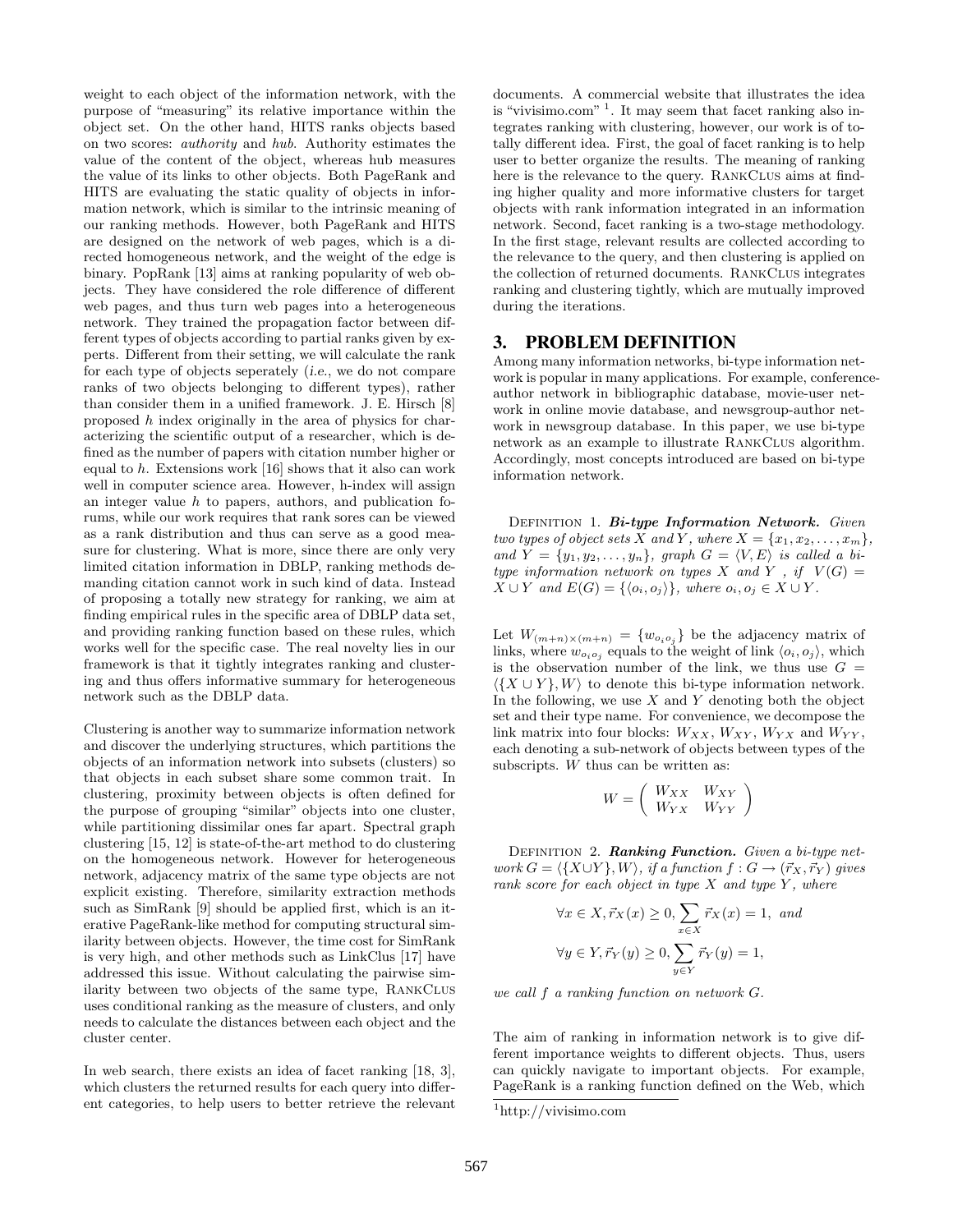is a single-type information network with web pages as its objects. For the bi-type information network defined in the DBLP data, we will provide two ranking functions in Section 4.

For a given cluster number  $K$ , clustering is to give a cluster label from 1 to  $K$  for each object in the *target type*  $X$ . We use  $X_k$  to denote the object set of cluster k, and use  $X'$  to denote an arbitrary cluster. In most bi-type networks, the two types of objects could be rather asymmetric in cardinality. For example, in DBLP, the number of authors is around 500,000, and the number of conferences is only around 4,000. In our method, we treat the type (of objects) that contains less number of distinct values as target type in the information network, whereas the other as attribute type. Clustering is only applied to the target type objects in order to generate less number but more meaningful clusters; whereas the attribute type objects only help the clustering. Taking DBLP as an example, we recommend to only consider conference as target type for clustering because (1) we only need small number for clusters, which has the intrinsic meaning of research area, and (2) authors' rank score in each conference cluster has already offered enough information.

As shown in Section 1, ranking of objects without considering which clusters they belong to often leads to dumb results. Therefore, we introduce the concept of *conditional* rank, which is the rank based on a specific cluster.

DEFINITION 3. Conditional rank and within-cluster rank. Given target type X, and a cluster  $X' \subseteq X$ , sub-network  $G' = \langle \{X' \cup Y\}, W' \rangle$  is defined as a vertex induced graph of G by sub vertex set  $X' \cup Y$ . Conditional rank over Y, denoted as  $\vec{r}_{Y|X'}$ , and within-cluster rank over X', denoted as  $\vec{r}_{X'|X'}$ , are defined by the ranking function f on the subnetwork  $G'$ :  $(\vec{r}_{X'|X'}, \vec{r}_{Y|X'}) = f(G')$ . Conditional rank over X, denoted as  $\vec{r}_{X|X'}$ , is defined as the propagation score of  $\vec{r}_{Y|X'}$  over network G:

$$
\vec{r}_{X|X'}(x) = \frac{\sum_{j=1}^{n} W_{XY}(x,j) \vec{r}_{Y|X'}(j)}{\sum_{i=1}^{m} \sum_{j=1}^{n} W_{XY}(i,j) \vec{r}_{Y|X'}(j)}.
$$

In this definition, conditional rank over  $Y$  and within-cluster rank over  $X'$  are straightforward, which are the application of ranking function on the sub-network  $G'$  induced by cluster  $X'$ . Conditional rank over whole set of objects in X is more complex, since not every object in  $X$  is in the subnetwork  $G'$ . The idea behind the concept is that when a cluster  $X'$  is given, and conditional rank over  $Y$ , which is  $\vec{r}_{Y|X'}$ , is calculated, the conditional rank over X relative to cluster  $X'$  can be determined according to current rank of Y. For example, once DB/DM conference cluster is given, we can then get authors' conditional rank on DB/DM cluster, and whether a conference's conditional rank score relative to DB/DM cluster is high is determined by whether many of the authors in the conference are highly ranked in DB/DM area. The detailed calculation and explanation of ranking are provided in Section 4, based on two concrete ranking functions.

Based on these definitions, our goal of this paper can be summarized as follows: given a bi-type network  $G = \langle \{X \cup$   $Y\}$ , W), the target type X, and a specified cluster number K, our goal is to generate K clusters  $\{X_k\}$  on X, as well as the within-cluster rank for type  $X$  and conditional rank for type Y to each cluster, i.e.,  $\vec{r}_{X|X_k}$  and  $\vec{r}_{Y|X_k}, k = 1, 2, ..., K$ .

# 4. RANKING FUNCTION

Ranking can give people an overall view of a certain set of objects, which is beneficial for people to grasp the most important information in a short time. More importantly, in this paper, conditional ranks of attribute types are served as features for each cluster, and each object in target type can be considered as a mixture model over these rank distributions, and the component coefficients can be used to improve clustering. In this section, we propose two ranking functions that could be used frequently in bi-type network similar to conference-author network. In bibliographic network, consider the bi-type information network composed of conferences and authors. Let  $X$  be the type of conference, Y be the type of author, and specify conference as the target type for clustering. According to the publication relationship between conferences and authors, we define the link matrix  $W_{XY}$  as:

$$
W_{XY}(i, j) = p_{ij}
$$
, for  $i = 1, 2, ..., m; j = 1, 2, ..., n$ 

where  $p_{ij}$  is the number of papers that author j published in conference i, or equally, the number of papers in conference  $i$  that are published by author  $j$ . According to the co-author relationship between authors, we define the matrix  $W_{YY}$  as:

$$
W_{YY}(i, j) = a_{ij}
$$
, for  $i = 1, 2, ..., m; j = 1, 2, ..., n$ 

where  $a_{ij}$  is the number of papers that author i and author  $j$  co-authored. The link matrix denoting the relationship between authors and conferences  $W_{YX}$  is equal to  $W_{XY}^T$ , as the relationship between authors and conferences is symmetric, and  $W_{XX} = 0$  as there are no direct links between conferences. Based on this conference-author network, we define two ranking functions: Simple Ranking and Authority Ranking.

## 4.1 Simple Ranking

The simplest ranking of conferences and authors is based on the number of publications, which is proportional to the numbers of papers accepted by a conference or published by an author.

Given the information network  $G = \langle \{X \cup Y\}, W \rangle$ , simple ranking generates the ranking score of type  $X$  and type  $Y$ as follows:

$$
\begin{cases}\n\vec{r}_X(x) = \frac{\sum_{j=1}^n W_{XY}(x,j)}{\sum_{i=1}^m \sum_{j=1}^n W_{XY}(i,j)} \\
\vec{r}_Y(y) = \frac{\sum_{i=1}^n W_{XY}(i,y)}{\sum_{i=1}^m \sum_{j=1}^n W_{XY}(i,j)}\n\end{cases}
$$
\n(1)

The time complexity of Simple Ranking is  $O(|E|)$ , where  $|E|$ is the number of links.

Obviously, simple ranking is only a normalized weighted degree of each object, which considers every link equally important. In this ranking, authors publishing more papers will have higher ranking score, even these papers are all in junk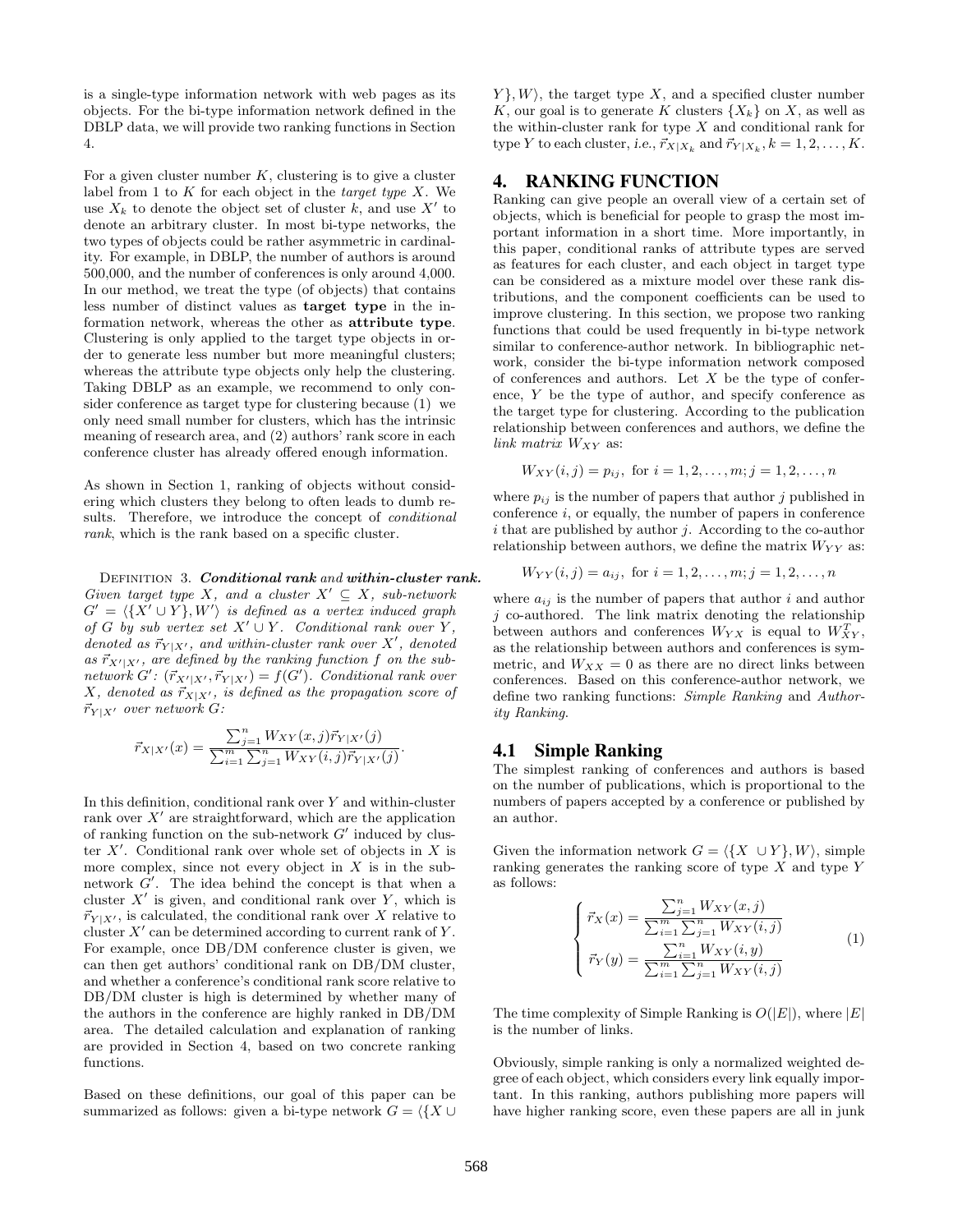conferences. In fact, simple ranking evaluate importance of each object according to their immediate neighborhoods.

### 4.2 Authority Ranking

A more useful ranking we propose here is authority ranking function, which gives an object higher ranking score if it has more authority. Ranking authority merely with publication information seems impossible at first, as citation information could be unavailable or incomplete (such as in the DBLP data, where there is no citation information imported from Citeseer, ACM Digital Library, or Google Scholars). However, two simple empirical rules give us the first clues.

- Rule 1: Highly ranked authors publish many papers in highly ranked conferences.
- Rule 2: Highly ranked conferences attract many papers from many highly ranked authors.

Notice that these empirical rules are domain dependent and are usually given by the domain experts who know both the field and the data set well<sup>2</sup>.

From the above heuristics, we define the ranking score of authors and conferences according to each other as follows.

According to Rule 1, each author's score is determined by the number of papers and their publication forums,

$$
\vec{r}_Y(j) = \sum_{i=1}^m W_{YX}(j,i)\vec{r}_X(i).
$$
 (2)

When author j publishes more papers, there are more nonzero and high weighted  $W_{YX}(i, i)$ , and when the author publishes papers in a higher ranked conference i, which means a higher  $\vec{r}_X(i)$ , the score of author j will be higher. At the end of each step,  $\vec{r}_Y(i)$  is normalized by

$$
\vec{r}_Y(j) \leftarrow \frac{\vec{r}_Y(j)}{\sum_{j'=1}^n \vec{r}_Y(j')},
$$

According to Rule 2, the score of each conference is determined by the quantity and quality of papers in the conference, which is measured by their authors' ranking scores,

$$
\vec{r}_X(i) = \sum_{j=1}^n W_{XY}(i,j)\vec{r}_Y(j).
$$
 (3)

When there are more papers appearing in conference  $i$ , there are more non-zero and high weighted  $W_{XY}(i, j)$ ; if the papers are published by higher ranked author  $j$ , the rank score for j, which is  $\vec{r}_Y(j)$ , is higher, and thus the higher score the conference  $i$  will get. The score vector is then normalized:

$$
\vec{r}_X(i) \leftarrow \frac{\vec{r}_X(i)}{\sum_{i'=1}^m \vec{r}_X(i')},
$$

Notice that the normalization will not change the ranking position of an object, but it gives a relative importance score to each object. The two formulas can be rewritten using the matrix form:  $\overline{a}$ 

$$
\begin{cases}\n\vec{r}_X = \frac{W_{XY}\vec{r}_Y}{\|W_{XY}\vec{r}_Y\|} \\
\vec{r}_Y = \frac{W_{YX}\vec{r}_X}{\|W_{YX}\vec{r}_X\|}\n\end{cases} \tag{4}
$$

THEOREM 1. The solution to  $\vec{r}_X$  and  $\vec{r}_Y$  given by the iteration formula is the primary eigenvector of  $W_{XY}W_{YX}$  and  $W_{YX}W_{XY}$  respectively.

PROOF. Combining Eqs.  $(2)$  and  $(3)$ , we get

$$
\vec{r}_X = \frac{W_{XY}\vec{r}_Y}{\|W_{XY}\vec{r}_Y\|} = \frac{W_{XY}\frac{W_{YX}\vec{r}_X}{\|W_{YX}\vec{r}_X\|}}{\|W_{XY}\frac{W_{YX}\vec{r}_X}{\|W_{YX}\vec{r}_X\|}\|} = \frac{W_{XY}W_{YX}\vec{r}_X}{\|W_{XY}W_{YX}\vec{r}_X\|}
$$

Thus,  $\vec{r}_X$  is the eigenvector of  $W_{XY}W_{YX}$ . The iterative method is the power method [5] to calculate the eigenvector, which is the primary eigenvector. Similarly,  $\vec{r}_Y$  is the primary eigenvector of  $W_{YX}W_{XY}$ .  $\Box$ 

When considering the co-author information, the scoring function can be further refined by a third rule:

• Rule 3: The rank of an author is enhanced if he or she coauthors with many authors or many highly ranked authors.

Using this new rule, we can revise Eqs. (2) as

$$
\vec{r}_{Y}(i) = \alpha \sum_{j=1}^{m} W_{YX}(i,j)\vec{r}_{X}(j) + (1-\alpha) \sum_{j=1}^{n} W_{YY}(i,j)\vec{r}_{Y}(j).
$$
\n(5)

where parameter  $\alpha \in [0, 1]$  determines how much weight to put on each factor based on one's belief.

Similarly, we can prove that  $\vec{r}_Y$  should be the primary eigenvector of  $\alpha W_{YX}W_{XY} + (1 - \alpha)W_{YY}$ , and  $\vec{r}_X$  should be the primary eigenvector of  $\alpha W_{XY}(I-(1-\alpha)W_{YY})^{-1}W_{YX}$ . Since the iterative process is a power method to calculate primary eigenvectors, the ranking score will finally get converge.

For authority ranking, the time complexity is  $O(t|E|)$ , where t is the iteration number and  $|E|$  is the number of links in the graph. Notice that,  $|E| = O(d|V|) \ll |V|^2$  in a sparse network, where  $|V|$  is the number of total objects in the network and d is the average link per each object.

Different from simple ranking, authority ranking gives importance measure to each object according to the whole network, rather than the immediate neighborhoods, by the score propagation over the whole network.

### 4.3 Alternative Ranking Functions

Although in this section, we only illustrate two possible ranking functions, the general ranking functions are not confined to these two types. Also, in reality, ranking function is

<sup>2</sup>For example, a statistician may want to change the rules referring to conferences to journals; whereas a bibliographic database that collects papers from all the bogus conferences may need even more sophisticated rules (extracted from the domain knowledge) to guard the ranking quality.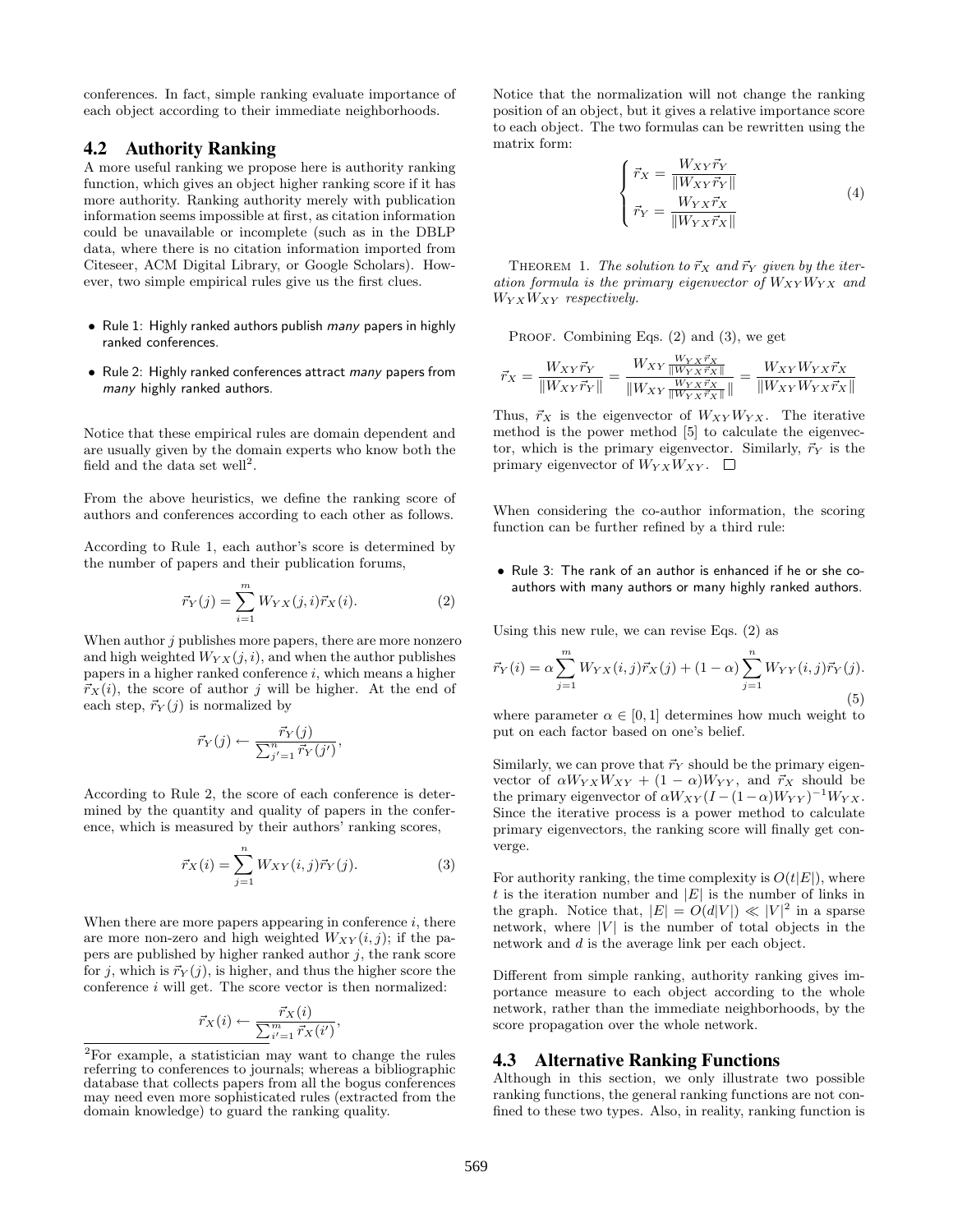not only related to the link property of an information network, but also depended on the hidden ranking rules used by people in some specific domain. Ranking functions should be combined with link information and user rules in that domain. For example, in many other science fields, journals should be given higher weight when considering an author's rank. Finally, ranking function on heterogeneous networks with more types of objects can be similarly defined. For example, PopRank [13] is a possible framework to deal with heterogeneous network, which takes into account both the impact within the same type of objects and its relations with other types of objects. The popularity scores of objects are mutually reinforced through the relations with each other, with different impact factors of different types. When ranking objects in information networks, junk or spam entities are often ranked higher than deserved. For example, authority ranking can be spammed by some bogus conferences that accept any submit papers due to their huge publication number. Techniques that could best use expert knowledge such as TrustRank [7] could be used, which can semiautomatically separate reputable, good objects from spam ones, toward a robust ranking scheme.

### 5. THE RANKCLUS ALGORITHM

In this section, we introduce RankClus algorithm based on bi-type network and ranking function defined in Section 4. Given the bi-type network  $G = \langle \{X \cup Y\}, W \rangle$ , suppose that we have a random partition on target type  $X$  already, how can we use the conditional ranks to improve the clustering results further? Intuitively, for each conference cluster, which could form a research area, the rank of authors conditional on this area should be very distinct, and quite different from the rank of authors in other areas. Therefore, for each cluster  $X_k$ , conditional rank of  $Y, \vec{r}_{Y|X_k}$ , can be viewed as a rank distribution of  $Y$ , which in fact is a measure for cluster  $X_k$ . Then, for each object x in X, the distribution of object  $y$  in  $Y$  can be viewed as a mixture model over  $K$ conditional ranks of  $Y$ , and thus can be represented as a  $K$  dimensional vector in the new measure space. We first build the mixture model and use EM algorithm to get the Component coefficients for each object in Section 5.1, then propose the distance measure between object and cluster in Section 5.2, then summarize the algorithm in Section 5.3, and finally give some discussions on extending RANKCLUS to arbitrary information networks in Section 5.4.

# 5.1 Mixture Model of Conditional Rank Distribution

Example 5.1 (Conditional Rank as Cluster Feature) Conditional ranks on different clusters are very different from each other, especially when these clusters are correctly partitioned. Still using the data of the two-research-area example proposed in Section 1, we rank two hundred authors based on two conference clusters, and the two conditional rank distributions are shown in Figure 1. From the figure, we can clearly see that DB/DM authors rank high relative to DB/DM conferences, while rank extremely low relative to HW/CA conferences. The situation is similar for HW/CA authors.

From Example 5.1, one can see that conditional rank distributions for attribute type on each cluster are quite different



Figure 1: Authors' Rank Distribution on Different Clusters

from each other, and can be used as measures to characterize each cluster. This gives us the intuition to model the distribution for each object  $x$  in  $X$  over  $Y$  as a mixture distribution of  $K$  conditional rank distributions over  $Y$ . Here, we only consider the simple case that there are no links between target objects, i.e.,  $W_{XX} = 0$ , and more complex situations will be discussed in Section 5.4.

#### *5.1.1 Mixture Model for Each Target Object*

Suppose we now know the clustering results for type  $X$ , which are  $X_1, X_2, \ldots$ , and  $X_K$ . Also, according to some given ranking function, we have got conditional rank distribution over Y on each cluster  $X_k$ , which is  $\vec{r}_{Y|X_k}(k)$  $1, 2, \ldots, K$ , and conditional rank over X, which is  $\vec{r}_{X|X_k}(k=1)$  $1, 2, \ldots, K$ ). For simplicity, we use  $p_k(Y)$  to denote  $\vec{r}_{Y|X_k}$ and  $p_k(X)$  to denote  $\vec{r}_{X|X_k}$  in the following deduction. For each object  $x_i(i = 1, 2, \ldots, m)$  in X, it follows a distribution  $p_{x_i}(Y) = p(Y|x_i)$  to generate a link between  $x_i$  and  $y$  in Y. Moreover, this distribution could be considered as a mixture model over  $K$  component distributions, which are attribute type's conditional rank distributions on  $K$  clusters. We use  $\pi_{i,k}$  to denote  $x_i$ 's coefficient for component k, which in fact is the posterior probability that  $x_i$  from cluster k. Thus,  $p_{x_i}(Y)$  can be modeled as:

$$
p_{x_i}(Y) = \sum_{k=1}^{K} \pi_{i,k} p_k(Y), \text{ and } \sum_{k=1}^{K} \pi_{i,k} = 1.
$$
 (6)

 $\pi_{i,k}$  in fact is the probability that object  $x_i$  belonging to cluster k,  $p(k|x_i)$ . Since  $p(k|x_i) \propto p(x_i|k)p(k)$ , and we have already known  $p(x_i|k)$ , which is the conditional rank of  $x_i$ in cluster k. The goal is thus to estimate the prior of  $p(k)$ , which is the probability that a link between object  $x$  and  $y$  belongs to cluster  $k$ . In DBLP scenario, a link is a paper, and papers with the same conference and author will be considered as the same papers (since we do not have additional information to discriminate them). The cluster of conference, e.g., DB conferences, can induce a subnetwork of conferences and authors with the semantic meaning of DB research area.  $p(k)$  is the proportion of papers that belonging to the research area induced by the kth conference cluster. Notice that, we can just set the priors as uniform distribution, and then  $p(k|x_i) \propto p(x_i|k)$ , which means the higher its conditional rank on a cluster, the higher possibility that the object will belong to that cluster. Since conditional rank of  $X$  is the propagation score of conditional rank of  $Y$ , we can see that highly ranked attribute object has more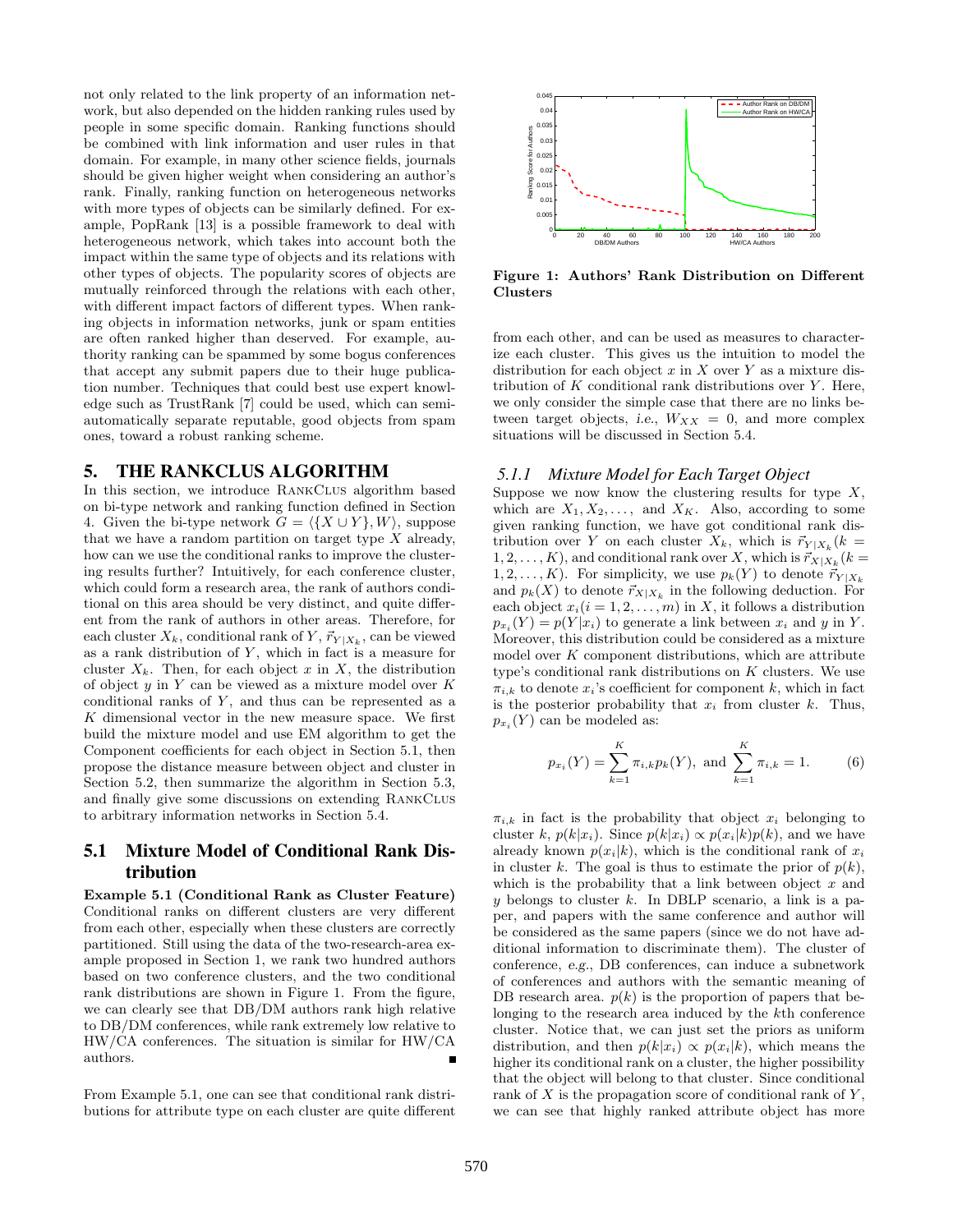

Figure 2: Conferences' Scatter Plot based on Two Component Coefficients

impact on determining the cluster label of target object.

To evaluate the model, we also make an independence assumption that an attribute object  $y_j$  issuing a link is independent to a target object  $x_i$  accepting this link, which is  $p_k(x_i, y_j) = p_k(x_i)p_k(y_j)$ . This assumption says once a author writes a paper, he is more likely to submit it to a highly ranked conference to improve his rank; while for conferences, they are more likely to accept papers coming from highly ranked authors to improve its rank as well.

Example 5.2 (Component Coefficients as Object Attributes) Following Ex. 5.1, each conference  $x_i$  is decomposed as a two dimensional vector  $(\pi_{i,1}, \pi_{i,2})$ , each dimension stands for the component coefficient. Figure 2 is the scatter plot for each conference's two component coefficients, and different shapes of points represent different areas the conferences really belong to. From the figure, we can see that DB/DM conferences and HW/CA conferences are separated clearly under the new attributes.

#### *5.1.2 Parameter Estimation Using EM Algorithm*

Next, let's address the problem to estimate the component coefficients in the mixture model. Let Θ be the parameter matrix, which is a  $m \times K$  matrix:  $\Theta_{m \times K} = {\pi_{i,k}}(i =$  $1, 2, \ldots, m; k = 1, 2, \ldots, K$ . Our task now is to evaluate the best Θ, given the links we observed in the network. For all the links  $W_{XY}$  and  $W_{YY}$ , we have the likelihood of generating all the links under parameter  $\Theta$  as:

$$
L'(\Theta|W_{XY}, W_{YY}) = p(W_{XY}|\Theta)p(W_{YY}|\Theta)
$$
  
= 
$$
\prod_{i=1}^{m} \prod_{j=1}^{n} p(x_i, y_j|\Theta)^{W_{XY}(i,j)} \prod_{j=1}^{n} \prod_{j=1}^{n} p(y_i, y_j|\Theta)^{W_{YY}(i,j)}
$$

where,  $p(x_i, y_j | \Theta)$  is the probability to generate link  $\langle x_i, y_j \rangle$ , given current parameter. Since  $p(W_{YY} | \Theta)$  does not contain variables from  $\Theta$ , we only need to consider maximizing the first part of the likelihood to get the best estimation of  $\Theta$ . Let  $L(\Theta|W_{XY})$  be the first part of likelihood. As it is difficult to maximize  $L$  directly, we apply EM algorithm  $[1]$  to solve the problem.

In E-Step, we introduce hidden variable  $z \in \{1, 2, \ldots, K\}$  for each link, which indicates the cluster label that a link  $\langle x, y \rangle$ 

is from. The complete log likelihood thus can be written as:

$$
\log L(\theta|W_{XY}, Z)
$$
  
= 
$$
\log \prod_{i=1}^{m} \prod_{j=1}^{n} (p(x_i, y_j, z)|\Theta)^{W_{XY}(i,j)}
$$
  
= 
$$
\log \prod_{i=1}^{m} \prod_{j=1}^{n} [p(x_i, y_j|z, \Theta) p(z|\Theta)]^{W_{XY}(i,j)}
$$
  
= 
$$
\sum_{i=1}^{m} \sum_{j=1}^{n} W_{XY}(i,j) \log (p_z(x_i, y_j) p(z|\Theta))
$$

where,  $p_z(x_i, y_j)$  is the probability to generate a link  $\langle x_i, y_j \rangle$ from cluster z. By considering conditional rank of  $x_i$  and  $y_j$ as the probability that they will be visited in the network and assuming the independence between variables  $x$  and  $y$ ,  $p_z(x_i, y_j) = p_z(x_i)p_z(y_j),$ 

Given the initial parameter is  $\Theta^0$ , which could be set as  $\pi_{i,k}^0 = \frac{1}{K}$ , for all i and k, expectation of log likelihood under current distribution of Z is:

$$
Q(\Theta, \Theta^{0}) = E_{f(Z|W_{XY}, \Theta^{0})}(\log L(\theta|W_{XY}, Z))
$$
  
\n
$$
= \sum_{k=1}^{K} \sum_{i=1}^{m} \sum_{j=1}^{n} W_{XY}(i, j) \log(p_{z=k}(x_i, y_j)p(z = k|\Theta))p(z = k|x_i, y_j, \Theta^{0})
$$
  
\n
$$
= \sum_{k=1}^{K} \sum_{i=1}^{m} \sum_{j=1}^{n} W_{XY}(i, j) \log(p_k(x_i, y_j)p(z = k|\Theta))p(z = k|x_i, y_j, \Theta^{0})
$$
  
\n
$$
= \sum_{i=1}^{m} \sum_{k=1}^{K} \sum_{j=1}^{n} W_{XY}(i, j) \log(p(z = k|\Theta))p(z = k|x_i, y_j, \Theta^{0}) +
$$
  
\n
$$
\sum_{k=1}^{K} \sum_{i=1}^{m} \sum_{j=1}^{n} W_{XY}(i, j) \log(p_k(x_i, y_j))p(z = k|x_i, y_j, \Theta^{0})
$$

For conditional distribution  $p(z = k|y_i, x_i, \Theta^0)$ , it can be calculated using Bayesian rule as follows,

$$
p(z = k|y_j, x_i, \Theta^0)
$$
  
\n
$$
\alpha p(x_i, y_j|z = k, \Theta^0)p(z = k|\Theta^0)
$$
  
\n
$$
\alpha p_k^0(x_i)p_k^0(y_j)p^0(z = k)
$$
\n(7)

In M-Step, in order to get the estimation for  $p(z = k)$ , we need to maximize  $Q(\Theta, \Theta^0)$ . Introducing Lagrange multiplier  $\lambda$ , we get:

$$
\frac{\partial}{\partial p(z=k)}[Q(\Theta, \Theta^0) + \lambda(\sum_{k=1}^K p(z=k) - 1)] = 0
$$
  

$$
\Rightarrow \sum_{i=1}^m \sum_{j=1}^n W_{XY}(i,j) \frac{1}{p(z=k)} p(z=k|x_i, y_j, \Theta^0) + \lambda = 0
$$

Thus, integrating with Eq. (7), we can get the new estimation for  $p(z = k)$  given previous  $\Theta^0$ :

$$
p(z = k) = \frac{\sum_{i=1}^{m} \sum_{j=1}^{n} W_{XY}(i,j)p(z = k|x_i, y_j, \Theta^0)}{\sum_{i=1}^{m} \sum_{j=1}^{n} W_{XY}(i,j)}.
$$
 (8)

Finally, each parameter  $\pi_{i,k}$  in  $\Theta$  is calculated using Bayesian rule:

$$
\pi_{i,k} = p(z = k|x_i) = \frac{p_k(x_i)p(z = k)}{\sum_{l=1}^{K} p_l(x_i)p(z = l)}
$$
(9)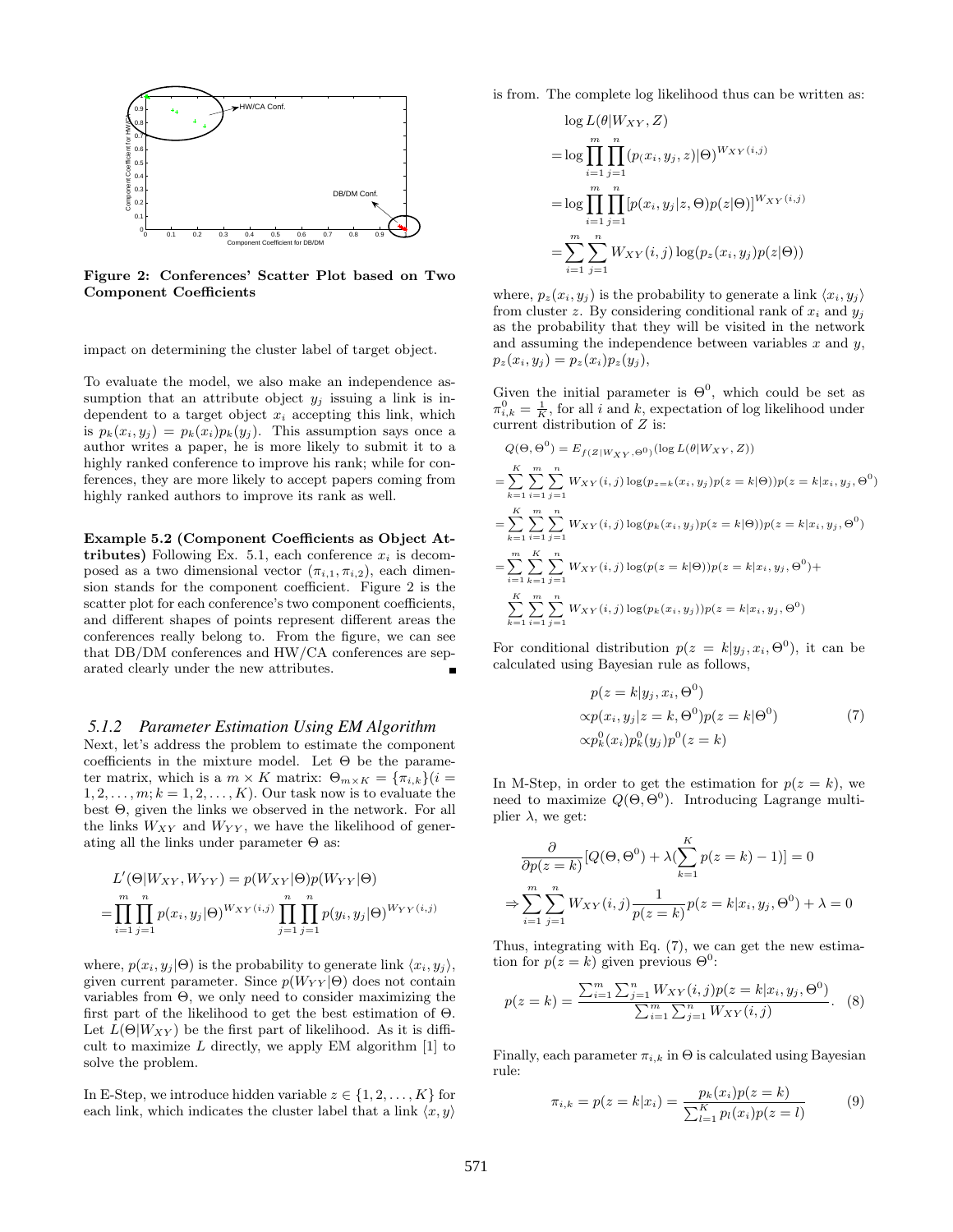By setting  $\Theta^0 = \Theta$ , the whole process can be repeated. At each iteration, updating rules from Eqs. (7)-(9) are applied, and finally Θ will converge to a local maximum.

#### 5.2 Cluster Centers and Distance Measure

After we get the estimations for component efficient for each target object  $x_i$  by evaluating mixture models,  $x_i$  can be represented as a K dimensional vector  $\vec{s}_{x_i} = (\pi_{i,1}, \pi_{i,2}, \ldots, \pi_{i,K}).$ The centers for each cluster can thus be calculated accordingly, which is the mean of  $\vec{s}_{x_i}$  for all  $x_i$  in each cluster:

$$
\vec{s}_{X_k} = \frac{\sum_{x \in X_k} \vec{s}(x)}{|X_k|}
$$

where  $|X_k|$  is the size of the cluster k.

Next, the distance between an object and cluster  $D(x, X_k)$ is defined by 1 minus cosine similarity:

$$
D(x, X_k) = 1 - \frac{\sum_{l=1}^{K} \vec{s}_x(l)\vec{s}_{X_k}(l)}{\sqrt{\sum_{l=1}^{K} (\vec{s}_x(l))^2} \sqrt{\sum_{l=1}^{K} (\vec{s}_{X_k}(l))^2}}.
$$
 (10)

An alternative method is to use component coefficient  $p_{i,k}$ as the similarity measure of object  $x_i$  and cluster  $k$  directly. However, through both our analysis and experiment results, we found that it is not a wise choice. When initial clusters are randomly partitioned, the initial conditional ranking would be quite similar to each other. In this case, it's possible that all the objects are mixed together and all belong to one cluster in terms of  $p_{i,k}$ . An example is shown in Figure 3(b), conditional rank distributions on Cluster 1 and Cluster 2 is similar to each other, and rank distribution on Cluster 2 is dominating Cluster 1 in more data points. As a result, almost every object will have a higher coefficient relative to Cluster 2. If we simply assign the object according to this coefficient, no object will be assigned to Cluster 1. However, our definition of cluster center and distance measure can correctly assign each object to the correct cluster after several iterations. Our measure doesn't totally dependent on the clusters, especially when the cluster quality is not good, it could be a disaster to completely rely on component coefficients. However, we also consider the similarity between objects under the new measure space, even at first the measure feature is not that good, the similarity between them can still somehow be retained.

#### 5.3 RankClus: Algorithm Summarization

The general idea of RankClus is first to convert each object into  $\vec{s}_x$  based on the mixture model of current clustering, and then adjust objects into the nearest cluster  $X_k$  under the new attributes. The process repeats until clusters do not change significantly. During the process, clusters will be improved because similar objects under new attributes will be grouped together; ranking will be improved along with the better clusters, and thus offers better attributes for further clustering. In this section, we describe the algorithm in detail.

RankClus is mainly composed of three steps, put in an iterative refinement manner. First, rank for each cluster. Second, estimate the parameter  $\Theta$  in the mixture model, get new representations  $\vec{s}_x$  for each target object and  $\vec{s}_{X_k}$ 

for each target cluster. Third, adjust each object in type X, calculate the distance from it to each cluster center and assign it to the nearest cluster.

The input of RANKCLUS is bi-type information network  $G =$  $\langle \{X \cup Y\}, W \rangle$ , the ranking function f, and the cluster number  $K$ . The output is  $K$  clusters of  $X$  with within-cluster rank scores for each x, and conditional rank scores for ean y. The algorithm works as follows, which is summarized in Table 4.

• Step 0: Initialization.

In the initialization step, generate initial clusters for target objects, i.e., assign each target object with a cluster label from 1 to  $K$  randomly.

• Step 1: Ranking for each cluster.

Based on current clusters, calculate conditional rank for type Y and X and within-cluster rank for type X. In this step, we also need to judge whether any cluster is empty, which may be caused by the improper initialization or biased running results of the algorithm. When some cluster is empty, the algorithm needs to restart in order to generate K clusters.

• Step 2: Estimation of the mixture model component coefficients.

Estimate the parameter  $\Theta$  in the mixture model, get new representations for each target object and centers for each target cluster:  $\vec{s}_x$  and  $\vec{s}_{X_k}$ . In practice, the iteration number t for calculating  $\Theta$  only needs to be set to a small number. Empirically,  $t = 5$  can already achieve best results.

- Step 3: Cluster adjustment. Calculate the distance from each object to each cluster center using Eq. (10) and assign it to the nearest cluster.
- Repeat Steps 1, 2 and 3 until clusters changes only by a very small ratio  $\varepsilon$  or the iteration number is bigger than a predefined number  $iterNum$ . In practice, we can set  $\varepsilon = 0$ , and *iterNum* = 20. Through our experiments, the algorithm will converge less than 5 rounds in most cases for the synthetic data set and around 10 rounds for DBLP data.

Example 5.3 (Mutual Improvement of Clustering and Ranking) We now apply our algorithm to the tworesearch-area example. The conditional rank and component coefficients for each conference at each iteration of the running procedure are illustrated in Figure 3 through (a)- (h). To better explain how our algorithm can work, we set an extremely bad initial clustering as the initial state. In Cluster 1, there are 14 conferences, half from DB/DM area and half from HW/CA area. Accordingly, Cluster 2 contains the remaining 6 conferences, which are ICDT, CIKM, PKDD, ASPLOS, ISLPED and CODES. We can see that the partition is quite unbalanced according to the size, and quite mixed according to the area. During the first iteration, the conditional rank distribution for two clusters are very similar to each other (Fig.  $3(a)$ ), and conferences are mixed up and biased to Cluster 2 (Fig. 3(b)), however we can still adjust their cluster label according to the cluster centers and most HW/CA conferences become into the Cluster 2 and most DB/DM conferences become Cluster 1. At the second iteration, conditional ranking is improved a little (shown in Fig.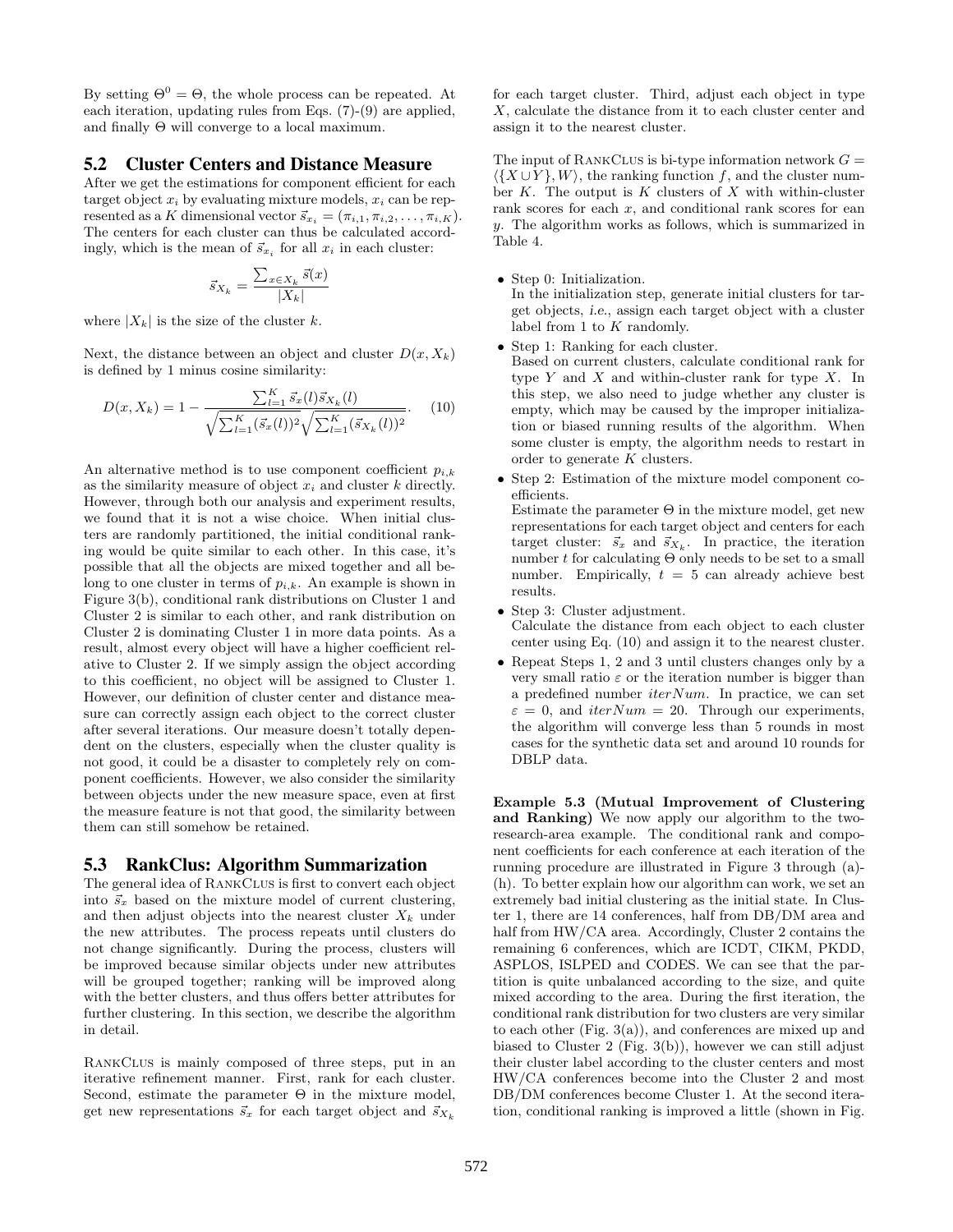

Figure 3: Mutual Improvement of Clusters and Ranking through Iterations

 $3(c)$ ) since the clustering (Fig.  $3(b)$ ) is enhanced, and this time clustering results (Fig. 3(d)) are enhance dramatically, although they are still biased to one cluster (Cluster 1). At the third iteration, ranking results are improved dramatically. Clusters and ranks are further adjusted afterwards,

|  |  | Table 4: RANKCLUS Algorithm |
|--|--|-----------------------------|
|--|--|-----------------------------|

| <b>rasie 1.</b> <i>remnones m</i> goriumm                                                                                                                                                                             |  |  |  |  |
|-----------------------------------------------------------------------------------------------------------------------------------------------------------------------------------------------------------------------|--|--|--|--|
| Procedure: RankClus()                                                                                                                                                                                                 |  |  |  |  |
| Bi-type Information Network $G = \langle X, Y, W \rangle$ ,<br>Input:                                                                                                                                                 |  |  |  |  |
| Ranking function $f$ ,                                                                                                                                                                                                |  |  |  |  |
| Cluster Number $K$ .                                                                                                                                                                                                  |  |  |  |  |
| <b>Output:</b> K clusters $X_i$ , $\vec{r}_{X_i X_i}$ , $\vec{r}_{Y X_i}$ .                                                                                                                                           |  |  |  |  |
| Step 0: Initialization                                                                                                                                                                                                |  |  |  |  |
| $t=0$ :<br>1                                                                                                                                                                                                          |  |  |  |  |
| $\{X_i^{(t)}\}_{i=1}^K$ = get initial partitions for X;<br>$\overline{2}$                                                                                                                                             |  |  |  |  |
| /Repeat Steps 1-3 until $\lt\varepsilon$ change or too many iterations                                                                                                                                                |  |  |  |  |
| 3<br>For (iter = 0; iter < iterNum && epsi > $\varepsilon$ ; iter++)                                                                                                                                                  |  |  |  |  |
| //Step 1: Ranking for each cluster                                                                                                                                                                                    |  |  |  |  |
| if any of the clusters are empty, restart, goto Line 1;<br>$\overline{4}$                                                                                                                                             |  |  |  |  |
| 5<br>For $i = 1$ to K                                                                                                                                                                                                 |  |  |  |  |
| $G_i^{(t)} =$ get subgraph from $G$ , using $X_i^{(t)}$ , $Y$ ;<br>$(\overline{r}_{X_i X_i}^{(t)}, \overline{r}_{Y X_i}^{(t)}) = f(G_i^{(t)}); \overline{r}_{X X_i}^{(t)} = W_{XY} \overline{r}_{Y X_i}^{(t)}$ ;<br>6 |  |  |  |  |
| 7                                                                                                                                                                                                                     |  |  |  |  |
| 8<br>End for                                                                                                                                                                                                          |  |  |  |  |
| $//$ Step 2: Get new attributes for objects and cluster                                                                                                                                                               |  |  |  |  |
| Evaluate $\Theta$ for mixture model, thus get $\vec{s}_{x_i}$ for each<br>9                                                                                                                                           |  |  |  |  |
| object $x_i$ ;                                                                                                                                                                                                        |  |  |  |  |
| 10<br>For $i = 1$ to K                                                                                                                                                                                                |  |  |  |  |
| $\vec{s}_{X_k}^{(t)}$ = get centers for cluster $X_k^{(t)}$ ;<br>11                                                                                                                                                   |  |  |  |  |
| 12<br>End for                                                                                                                                                                                                         |  |  |  |  |
| //Step 3: Adjust each object                                                                                                                                                                                          |  |  |  |  |
| For each object x in X<br>13                                                                                                                                                                                          |  |  |  |  |
| For $i = 1$ to K<br>14                                                                                                                                                                                                |  |  |  |  |
| Calculate Distance $D(x, X_k^{(t)})$<br>15                                                                                                                                                                            |  |  |  |  |
| End for<br>16                                                                                                                                                                                                         |  |  |  |  |
| Assign x to $X_{k_0}^{t+1}$ , $k_0 = \arg \min_k D(x, X_k^{(t)})$<br>17                                                                                                                                               |  |  |  |  |
| 18<br>End for                                                                                                                                                                                                         |  |  |  |  |
| 18<br>End For                                                                                                                                                                                                         |  |  |  |  |

both of which are minor refinements.

At each iteration, the time complexity of RankClus is comprised of three parts: ranking part, mixture model estimation part and clustering adjustment part. For clustering adjustment, we need to compute the distance between each object  $(m)$  and each cluster  $(K)$ , and the dimension of each object is  $K$ , so the time complexity for this part is  $O(mK^2)$ . For ranking, if we use simple ranking, the time complexity is  $O(|E|)$ . If we use authority ranking, the time complexity is  $O(t_1|E|)$ , where  $|E|$  is the number of links, and  $t_1$  is the iteration number of ranking. For mixture model estimation, at each round, we need to calculate  $O(K|E| + K + mK)$  parameters. So, overall, the time complexity is  $O(t(t_1|E|+t_2(K|E|+K+mK)+mK^2))$ , where t is the iteration number of the whole algorithm and  $t_2$  is the iteration number of the mixture model. If the network is a sparse network, the time is almost linear with the number of objects.

# 5.4 Discussion: Extensions to Arbitrary multityped Information Network

In the previous sections, the reasoning of RankClus is based on bi-type networks, with the constraint that there are no links between target objects (i.e.,  $W_{XX} = 0$ ). However, RANKCLUS can be applied to other information network as well. In this section, we introduce the basic idea to use RANKCLUS in an arbitrary network: The key is to generate a new set of attributes from every attribute type for each object, and then RankClus algorithm proposed in Section 5.3 can be used directly.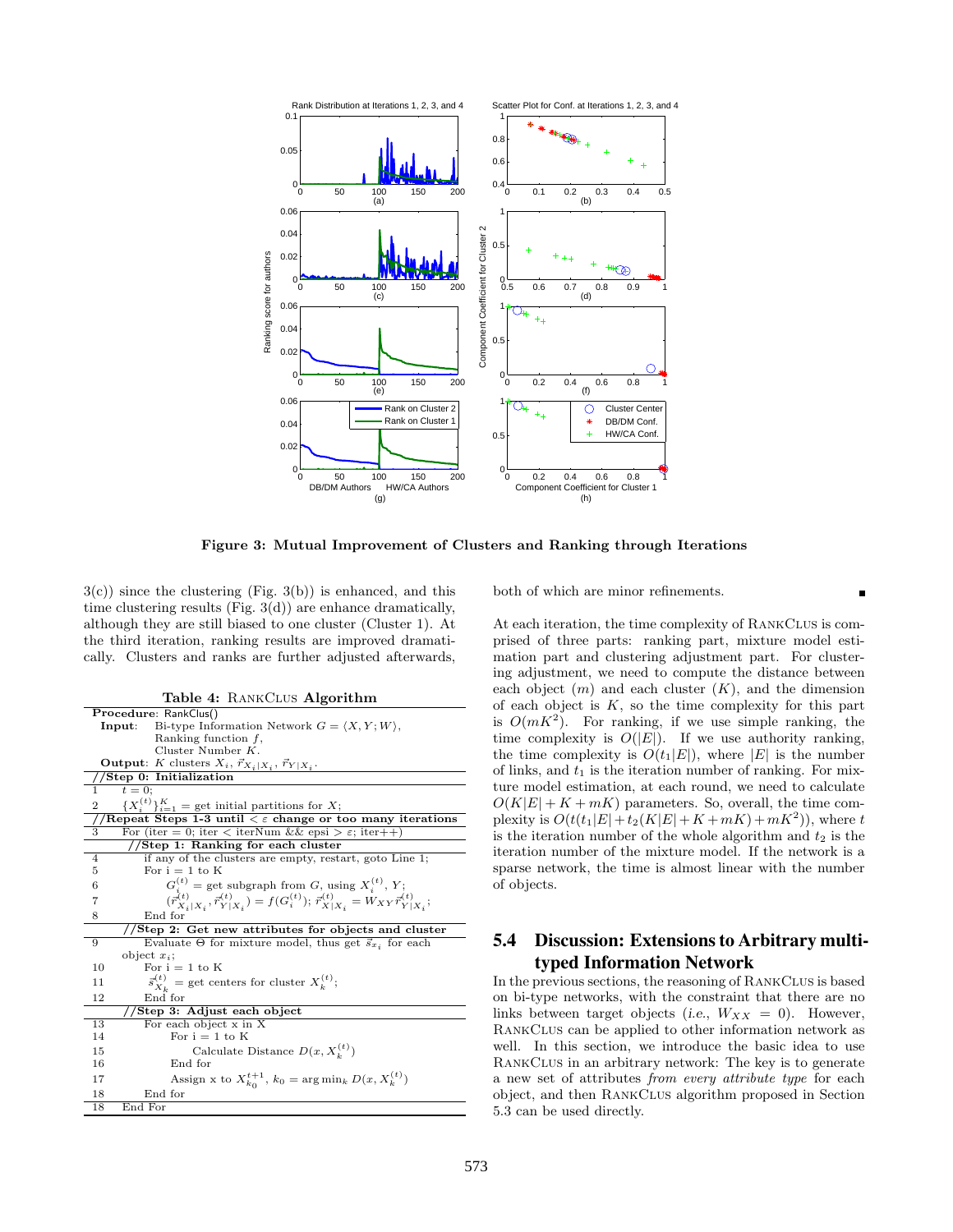- 1. One-type information network. For one-type information network  $G = \langle \{X\}, W \rangle$ , the problem can be transformed into bi-type network settings  $G = \langle \{X \cup Y\}, W \rangle$ , where  $Y = X$ .
- 2. Bi-type information network with  $W_{XX} \neq 0$ . For bitype information network that  $W_{XX} \neq 0$ , the network can be transformed into a three-type network  $G = \langle \{X \cup$  $Z \cup Y$ , W), where  $Z = X$ . In this situation, two sets of parameters  $\Theta_Z$  and  $\Theta_Y$  can be evaluated separately, by considering links of  $W_{XZ}$  and  $W_{XY}$  independently. Therefore, for each object  $x$ , there should be  $2K$  parameters. The first  $K$  parameters are its mixture model coefficients over conditional rank distributions of  $X$ , while the second K parameters are its mixture model coefficients over conditional rank distributions of Y .
- 3. Multi-typed information network. For multi-typed information network  $G = \langle \{X \cup Y_1 \cup Y_2 \cup \ldots \cup Y_N\}, W \rangle$ , the problem can be solved similarly to the second case. In this case, we need to evaluated  $N$  sets of parameters, by considering conditional ranks from  $N$  types:  $Y_1, Y_2, \ldots, Y_N$ . So, each object can be represented as a NK dimensional vector.

### 6. EXPERIMENTS

In this section, we will show the effectiveness and efficiency of RankClus algorithm, based on both synthetic and real datasets.

### 6.1 Synthetic Data

In order to compare accuracy among different clustering algorithms, we generate synthetic bi-type information networks, which follow the properties of real information networks similar to DBLP. Configuration parameters for generating synthetic networks with different properties are as follows:

- Cluster number:  $K$ .
- Size of object sets and link distributions. In each cluster, set two types of objects: Type  $X$  and Type  $Y$ . The number of objects in X and Y are respectively  $N_x$  and  $N_y$ . The link distribution for each object follows Zipf's law with parameter  $s_x$  and  $s_y$  for each type. Zipf's law is defined by  $f(k; s, N) = \frac{1/\tilde{k}^s}{\sum_{i=1}^N 1/i^s}$ , which denotes the link frequency of an object that ranks in the  $k^{th}$  position.
- Transition probability matrix  $T$ , which denotes the probability that a link is generated from any two clusters.
- $\bullet$  Link numbers for each cluster:  $P$ , which denotes the total number of links in each cluster.

In our experiments, we first fixed the scale of the network and the distribution of links, but change  $T$  and  $P$  to generate 5 kinds of networks with different properties, where T determines how much the clusters are separated and P determines the density of each cluster. We set  $K = 3$ ,  $N_x = [10, 20, 15]$ ,  $N_y = [500, 800, 700], s_x = 1.01,$  and  $s_y = 0.95$  for all the 5 configurations. Five different pairs of  $T$  and  $P$  are set as:

- Data1: medium separated and medium density.  $P = [1000, 1500, 2000],$  $T = [0.8, 0.05, 0.15; 0.1, 0.8, 0.1; 0.1, 0.05, 0.85]$
- Data2: medium separated and low density.  $P = [800, 1300, 1200],$  $T = [0.8, 0.05, 0.15, 0.1, 0.8, 0.1, 0.1, 0.05, 0.85]$
- Data3: medium separated and high density.  $P = [2000, 3000, 4000]$  $T = [0.8, 0.05, 0.15; 0.1, 0.8, 0.1; 0.1, 0.05, 0.85]$
- Data4: highly separated and medium density.  $P = [1000, 1500, 2000],$

 $T = [0.9, 0.05, 0.05, 0.05, 0.9, 0.05, 0.1, 0.05, 0.85]$ 

• Data5: poorly separated and medium density.  $P = [1000, 1500, 2000]$  $T = [0.7, 0.15, 0.15, 0.15, 0.7, 0.15, 0.15, 0.15, 0.7]$ 

In order to evaluate the accuracy of the clustering results, we adopt Normalized Mutual Information measure. For N objects, set cluster number as  $K$ , and two clustering results, let  $n(i, j), i, j = 1, 2, \ldots, K$ , the number of objects that has the cluster label  $i$  in the first cluster and cluster label  $j$  in the second cluster. From  $n(i, j)$ , we can define joint distribution become cluster. From  $h(t, j)$ , we can define joint ustribution<br>  $p(i, j) = \frac{n(i, j)}{N}$ , row distribution  $p_1(j) = \sum_{i=1}^{K} p(i, j)$  and<br>
column distribution  $p_2(i) = \sum_{j=1}^{K} p(i, j)$ . NMI is defined as follows:

$$
NMI = \frac{\sum_{i=1}^{K} \sum_{j=1}^{K} p(i,j) \log(\frac{p(i,j)}{p_1(j)p_2(i)})}{\sqrt{\sum_{j=1}^{K} p_1(j) \log p_1(j) \sum_{i=1}^{K} p_2(i) \log p_2(i)}}
$$

We compared RANKCLUS implemented with two ranking functions, which are Simple Ranking and Authority Ranking, with state-of-the-art spectral clustering algorithm, which is the k-way Ncut algorithm proposed in [15], implemented with two similarity matrix generation methods, which are Jaccard Coefficient and SimRank [9]. Results for accuracy is in Figure 4. For each network configuration, we generate 10 different datasets and run each algorithm 100 times. From the results, we can see that, two versions of RankClus outperform in the first 4 data sets. RankClus with Authority ranking function is even better, since authority ranking gives a better rank distribution, as it is able to utilize the information of the whole network. Through the experiments, we observe that performance of two versions of RankClus and the NCut algorithm based on Jaccard coefficient are highly dependent on the data quality, in terms of cluster sperateness and link density. SimRank has a very stable performance. Further experiments show that the performance of SimRank will deteriorate when the data quality is rather poor (when average link for each target object is 40, the NMI accuracy becomes as low as 0.6846).

In order to check the scalability of each algorithm, we set four different size networks, in which both the object size and link size are increasing by a factor of 2. The average time used by each algorithm for each dataset is summarized in Figure 5. We can see that compared with the time-consuming SimRank algorithm, RANKCLUS is also very efficient and scalable.

Impact of iteration number in the mixture model on clustering accuracy is examined. Through Figure 6, we can see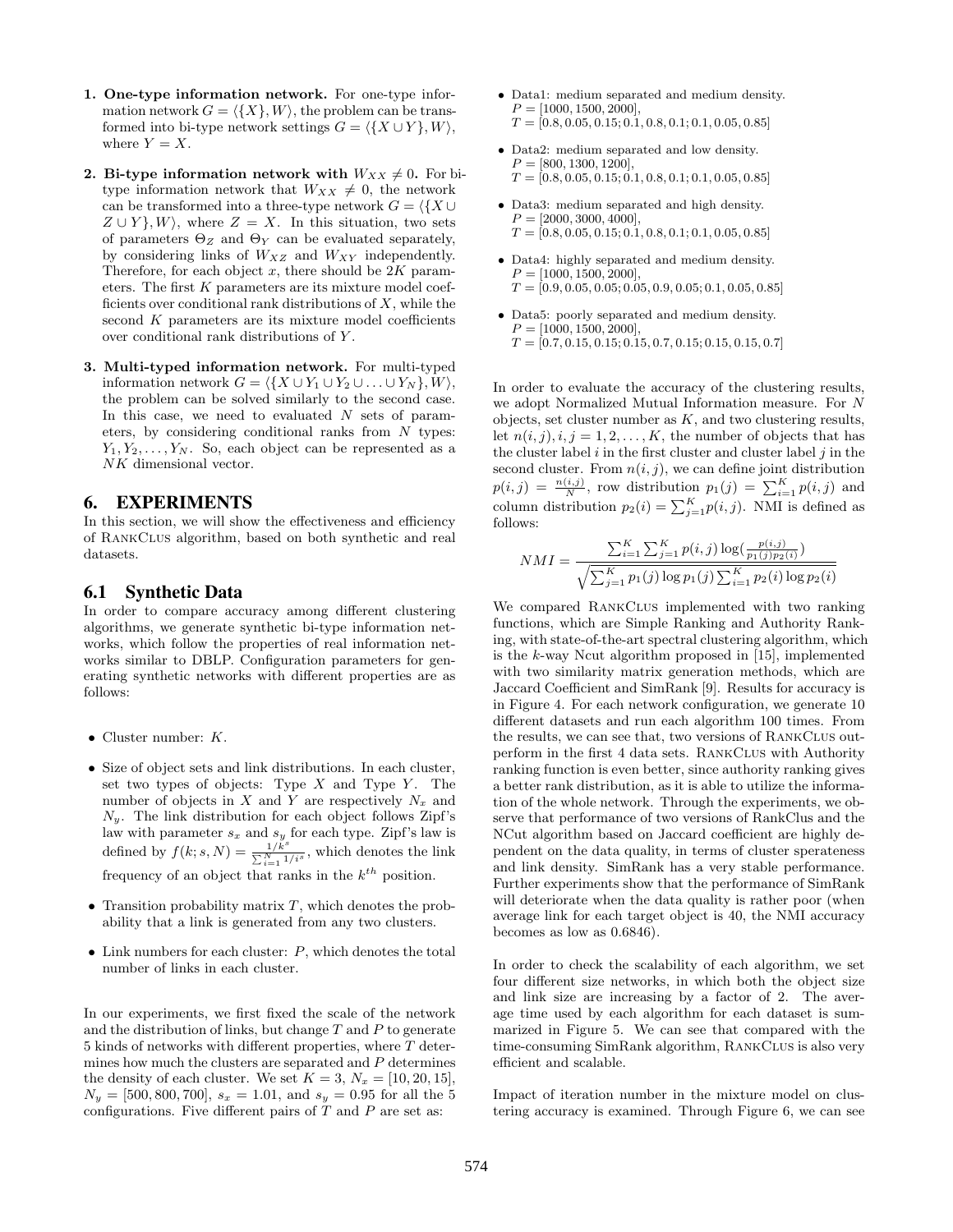

Figure 4: Accuracy of Clustering



Figure 5: Efficiency Analysis

that when the iteration number is getting larger, the accuracy will first be improved then stable. In fact, even when the iteration number is set to a very small number, the results are still very good.



Figure 6: Impact of Iteration Number in Mixture Model

# 6.2 Real Data: The DBLP Data Set

We use the DBLP dataset to generate a bi-type information network for all the 2676 conferences and 20,000 authors with most publications, from the time period of year 1998 to year 2007. Both conference-author relationships and co-author relationships are used. We set cluster number  $K = 15$ , and apply RankClus with authority function proposed in Section 4.2, with  $\alpha = 0.95$ . We then pick 5 clusters, and show top-10 conferences from each cluster according to withincluster scores. For clarifying, we also add research area labels manually to each cluster. The results are shown in Table 5.

Please note that the clustering and ranking of conferences

and authors shown in Tables 5 and ?? have not used any keyword nor citation information, the information popularly used in most bibliographic data clustering or ranking systems. It is well recognized that citation information is crucial at judging the influence and impact of a conference or an author in a field. However, by exploring the publication entries only in the DBLP data, the RankClus algorithm can achieve comparable performance as citation studies for clustering and ranking conferences and authors. This implies that the collection of publication entries without referring to the keyword and citation information can still tell a lot about the status of conferences and authors in a scientific field.

#### 7. DISCUSSION

In RankClus we assume that a user will specify a target type to be the clustering type. Although according to the view of algorithm we can specify any type as target type, some type of objects would be clustered better in terms of semantic meaning, quality of clustering, and the efficiency. In the DBLP data set, conference is a better choice for clustering, since it has less number of distinct values, which means a smaller number of clusters can summarize the whole network well; also, it has the better semantic meaning of research area than authors. Moreover, considering computational issues, we find that the convergence speed of RankClus would be much much lower when using author as target type.

Efficiency of RankClus could be further improved if we wisely select the starting value. First, the quality of initial clusters determines the number of iteration of the algorithm. We may use some seed objects to form initial clusters to start the RankClus processing. Second, the initial value of the rank score is also very important to the convergence speed. When we do Authority Ranking, Simple Ranking score could be a good starting point. Another way to improve efficiency is to first filtering the globally lowly ranked attribute objects, which could reduce the scale of network. Since the lowly ranked attribute objects only have low impact to determine the cluster label of target objects.

RankClus is the first piece of work that utilizes ranking as cluster feature to improve clustering results and tightly integrates ranking and clustering. However, there are many other issues need to be considered in the future.

First, currently we have only performed experiments on the bi-type information network. It is still not that clear on how we can utilize additional information and constraints in the RankClus process, such as how to add citation information and text information to the bibliographic data and how we can utilize the additional information to make refined clustering and ranking. This will be an interesting topic for further study.

Second, the empirical rules and its associated weight computation formulas proposed in this study may not be directly transferable to other problem domains. When applying the RankClus methodology to other bibliographic data, such as PubMed, we need to re-consider the empirical rules for ranking functions. When applying the methodology to nonbibliographic data sets, both new ranking functions and the